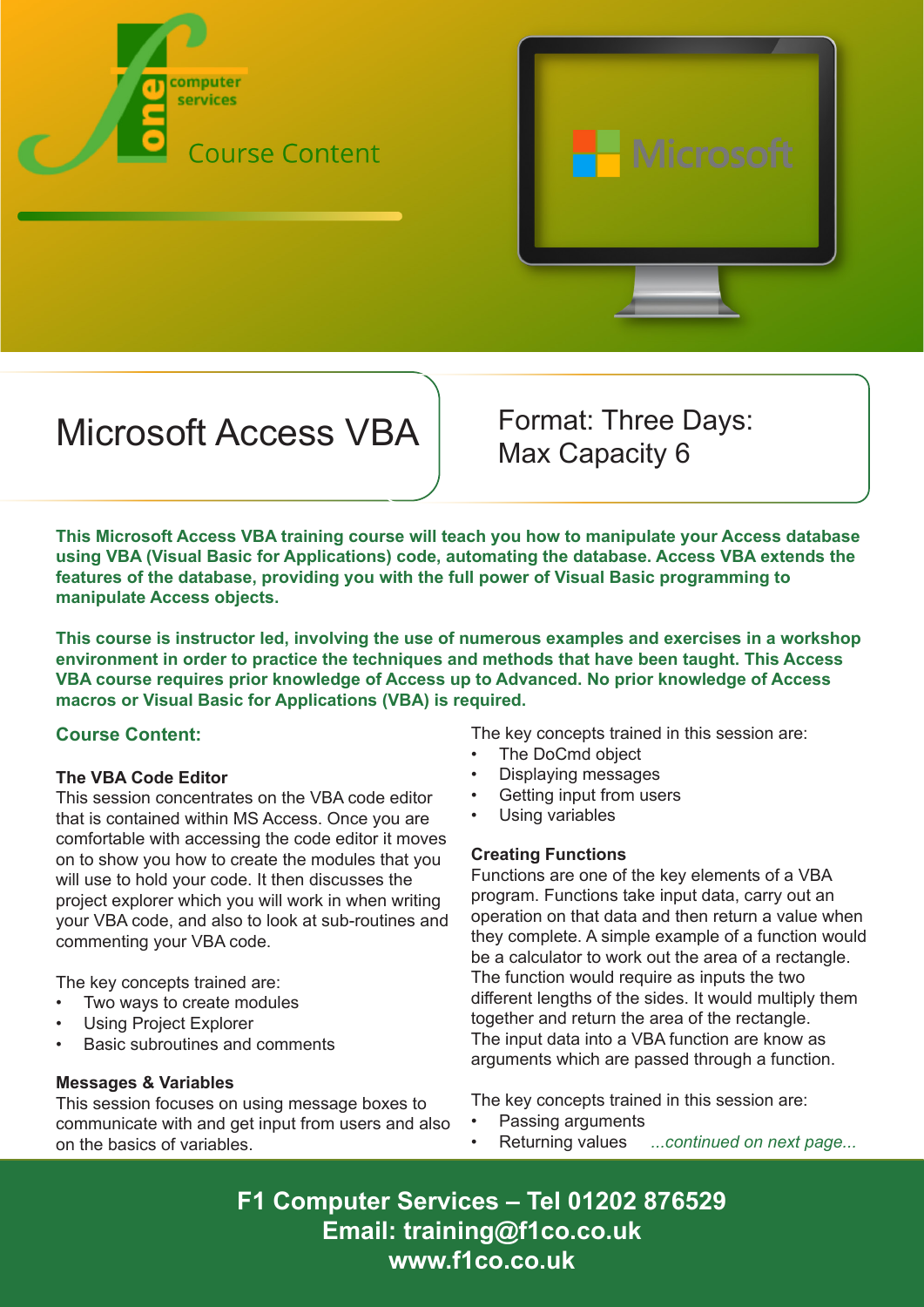

## **Course Content (continued):**

#### **Visual Basic Explained**

Now that you have been introduced to the nuts and bolts of VBA code this session steps back a little bit. It explains at a high level how VBA programs are organised and manipulated.

This session introduces delegates to the object model in Access and also to collections of objects. It also introduces methods and property as well as other parts of the VBA framework.

The key concepts trained in this session are:

- Objects and collections
- Methods and properties
- The Access object model
- Getting help in VBA

### **Attaching Code To Forms**

Once you are comfortable writing VBA code the next step is to understand how to connect it to forms. This is the most user friendly way to access the power of VBA on a day-to-day basis. It allows non-programmers to access your code and also for you to run your code without opening the code editor.

The key concepts trained in this session are:

- Attaching code to buttons
- Attaching code to events
- Making code not form-specific
- Manipulating Form/Control Properties

### **Looping**

Often within VBA code you want as certain task to be repeated many times. This is known as looping. This session covers looping in detail including it's

application to forms and controls.

The key concepts trained in this session are:

- The four types of loop
- Looping over all open forms
- Looping over controls
- **Looping over Access Objects**

### **Modifying Queries**

SQL (Structured Query Language) is the core database querying language. This session introduces SQL and then shows delegates how to amend the SQL of an Access query. This gives you complete control over queries in Access.

The key concepted trained in this session are:

- Basic SQL statements
- Amending queries' SQL

### **Recordsets**

Recordsets, along with SQL, are the most common way for VBA developers to interact with a database. A recordset is simply just a collection of records. They may either have come from a table, a number of tables or more often be the result of a query. This session leads you through using recordsets to interact with your database. It starts by running through the differences between the major ways of using recordsets, ActiveX Data Objects (ADO) and Data Access Objects (DAO) before looking at the practicalities of adding, deleting and editing data.

The key concepted trained are:

- Choosing ADO or DAO
- Adding data
- Editing data
- Deleting data .*..continued on next page...*

**F1 Computer Services – Tel 01202 876529 Email: training@f1co.co.uk www.f1co.co.uk**